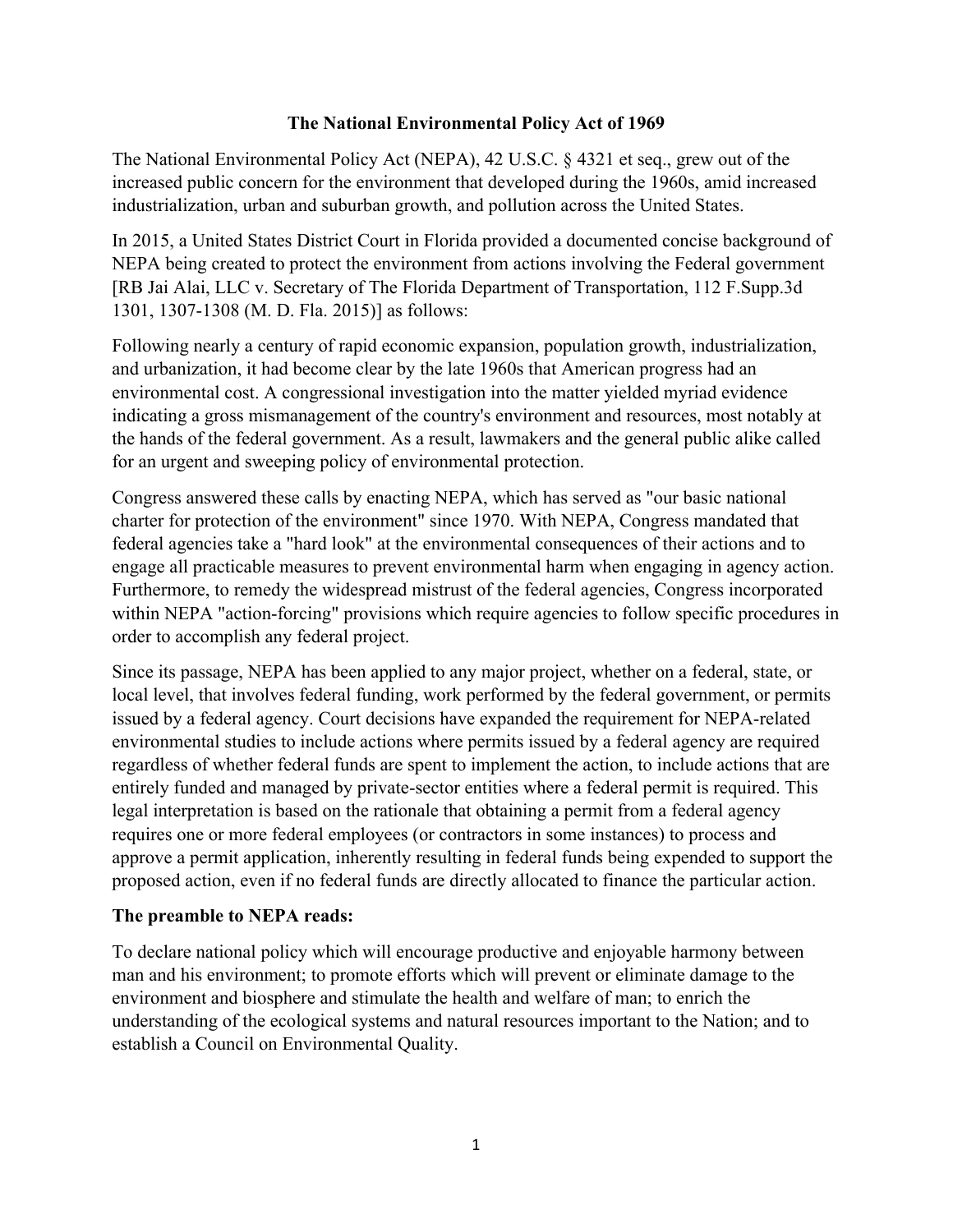NEPA contains three sections: the first section outlines national environmental policies and goals; the second establishes provisions for federal agencies to enforce such policies and goals; and the third establishes the CEQ in the Executive Office of the President.

The purpose of NEPA is to ensure that environmental factors are weighted equally when compared to other factors in the decision-making process undertaken by federal agencies and to establish a national environmental policy. The act appoints the CEQ to advise the President in the preparation of an annual report on the progress of federal agencies in implementing NEPA. It also established the CEQ to advise the president on environmental policy and the state of the environment.

NEPA establishes this national environmental policy by requiring federal agencies to prepare an environmental impact statement (EIS) to accompany reports and recommendations for Congressional funding. NEPA is an action-forcing piece of legislation, meaning the act itself does not carry any criminal or civil sanctions, and therefore, all enforcement of NEPA must occur through the court system. In practice, a project is required to meet NEPA guidelines when a federal agency provides any portion of financing for the project. However, review of a project by a federal employee can be viewed as a federal action, and in such a case, it requires NEPAcompliant analysis performance.

NEPA covers a vast array of federal agency actions, but the act does not apply to state action where there is a complete absence of federal influence or funding. Exemptions and exclusions are also present within NEPA's guidelines, including specific federal projects detailed in legislation and Environmental Protection Agency (EPA) exemptions. Exemptions also apply when compliance with other environmental laws require an impact analysis similar to that mandated by NEPA. Such laws can include but are not limited to the Clean Air Act, Resource Conservation and Recovery Act, Safe Drinking Water Act, and the Federal Insecticide, Fungicide, and Rodenticide Act.

# **The NEPA Process**

The NEPA process is the evaluation of the relevant environmental effects of a federal project or action mandated by NEPA. This process begins when an agency develops a proposal addressing a need to take action. If it is determined that the proposed action is covered under NEPA, there are three levels of analysis that a federal agency must undertake to comply with the law. These three levels include the preparation of a Categorical Exclusion (CatEx); an environmental assessment (EA); and either a Finding of No Significant Impact (FONSI), or, alternatively, the preparation and drafting of an environmental impact statement (EIS).

Executive Order No. 11514 as amended by Executive Order No. 11991 directs the Council on Environmental Quality (CEQ) to issue "regulations to Federal agencies for the implementation of the procedural provisions of" NEPA and for Federal agencies to "comply with the regulations issued by the Council". Importantly the Supreme Court of the United States finds "that CEQ regulations are entitled to substantial deference." The Council on Environmental Quality's NEPA regulation 40 C.F.R. § 1501.4 specifies the process to determine whether to prepare an Environmental Impact Statement (EIS) as follows: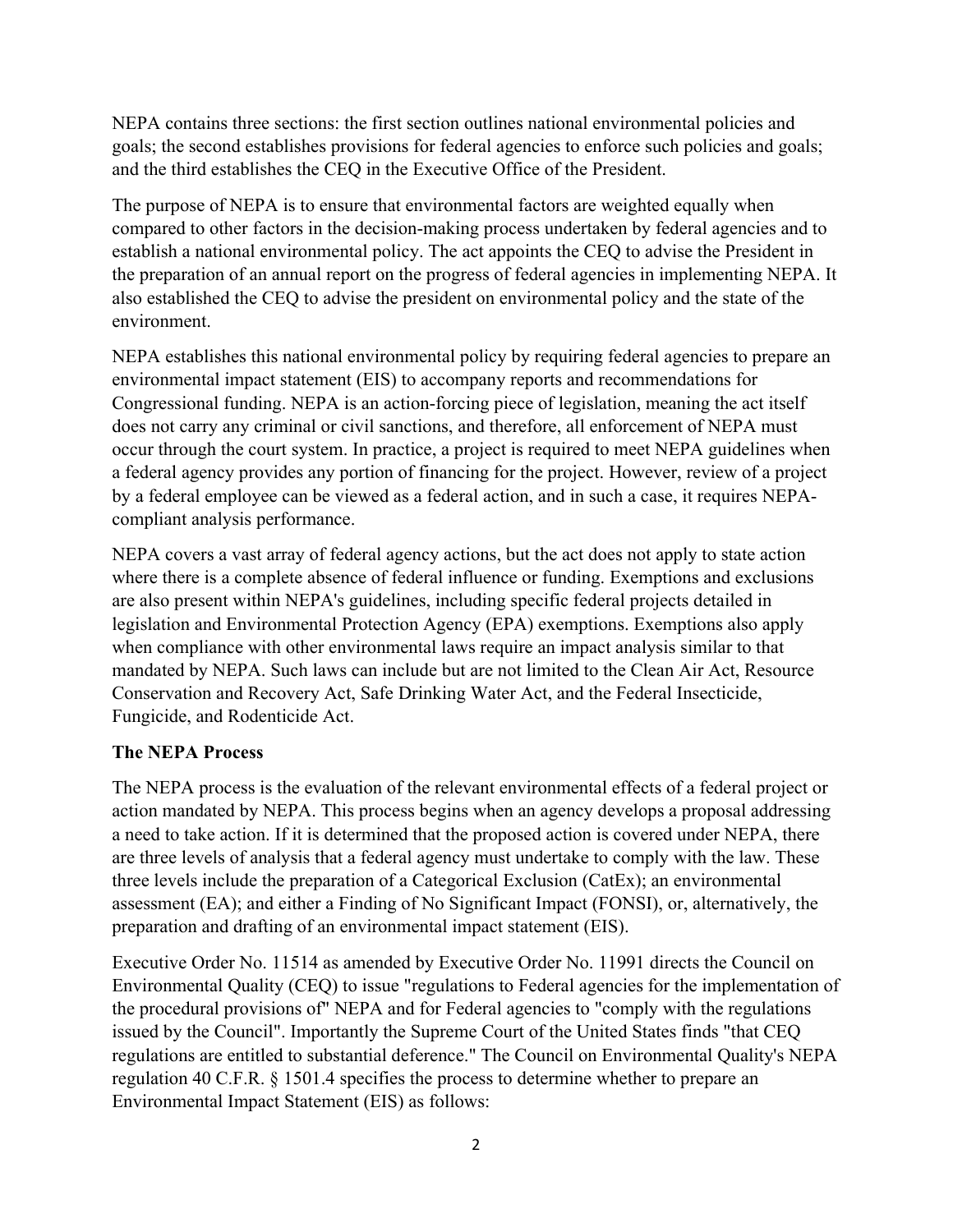In determining whether to prepare an environmental impact statement the Federal agency shall:

(a) Determine under its procedures supplementing these regulations (described in  $\S 1507.3$ ) whether the proposal is one which:

(1) Normally requires an environmental impact statement, or (2) Normally does not require either an environmental impact statement or an environmental assessment (categorical exclusion).

(b) If the proposed action is not covered by paragraph (a) of this section, prepare an environmental assessment (§ 1508.9). The agency shall involve environment al agencies, applicants, and the public, to the extent practicable, in preparing assessments required by §  $1508.9(a)(1)$ .

(c) Based on the environmental assessment make its determination whether to prepare an environmental impact statement.

(d) Commence the scoping process (§ 1501.7), if the agency will prepare an environmental impact statement.

(e) Prepare a finding of no significant impact (§ 1508.13), if the agency determines on the basis of the environmental assessment not to prepare a statement.

(1) The agency shall make the finding of no significant impact available to the affected public as specified in § 1506.6.(2) In certain limited circumstances, which the agency may cover in its procedures under § 1507.3, the agency shall make the finding of no significant impact available for public review (including State and areawide clearinghouses) for 30 days before the agency makes its final determination whether to prepare an environmental impact statement and before the action may begin. The circumstances are: (i) The proposed action is, or is closely similar to, one which normally requires the preparation of an environmental impact statement under the procedures adopted by the agency pursuant to  $\S$  1507.3, or(ii) The nature of the proposed action is one without precedent.

In addition to complying with the Council on Environmental Quality's NEPA regulations in 40 C.F.R. § 1500 through § 1508, each Federal agency is required by 40 C.F.R. § 1507.3(a) to adopt supplemental procedures for their agency's implementation of NEPA. The Department of the Interior's NEPA regulations are contained in 43 C.F.R. part 46 (in §§ 46.10 through 46.450).

### **Preparation of a Categorical Exclusion**

A Categorical Exclusion (CatEx) is a list of actions an agency has determined do not individually or cumulatively significantly affect the quality of the human environment (40 C.F.R. §1508.4). If a proposed action is included in an agency's CatEx, the agency must make sure that no extraordinary circumstances might cause the proposed action to affect the environment. Extraordinary circumstances include effects on endangered species, protected cultural sites, and wetlands. If the proposed action is not included in the description provided in the CatEx, an EA must be prepared. Actions similar to the proposed one may have been found to be environmentally neutral in previous EAs and their implementation, and so an agency may amend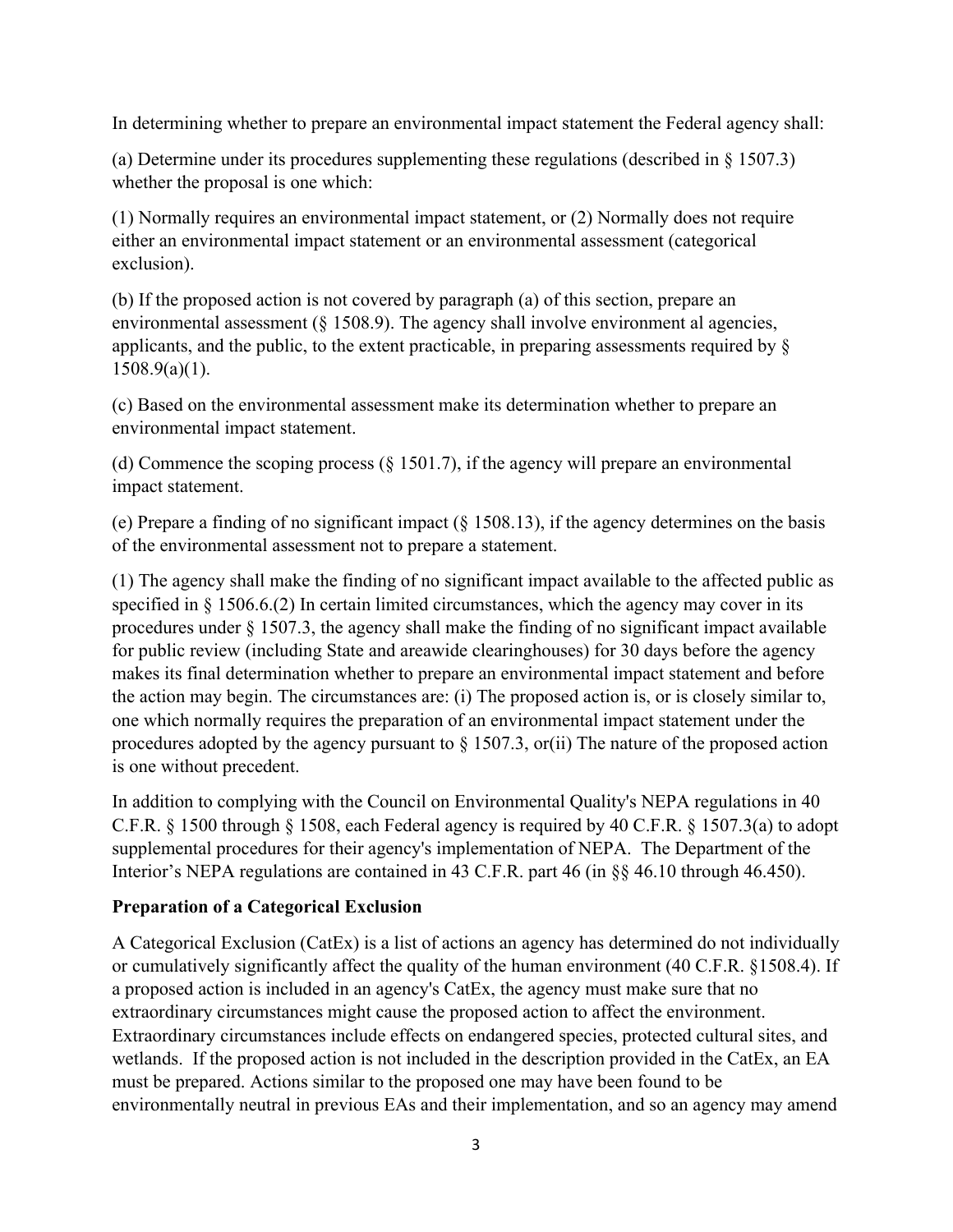their implementing regulations to include the action as a CatEx. In this case, the drafted agency procedures are published in the Federal Register and a public comment period is required. An agency cannot rely on a CatEx prepared by a different agency to support a decision not to prepare an EA or EIS for a planned action; however, it may draw from another agency's experience with a comparable CatEx in seeking to substantiate a CatEx of its own.

The Council on Environmental Quality (CEQ) created Categorical Exclusions to reduce paperwork (40 CFR  $\S$  1500.4(p)) and reduce delay (40 CFR  $\S$  1500.5(k)) so agencies can better concentrate on actions that do have significant effects on the human environment. In 2003 the National Environmental Policy Task Force found agencies "indicated some confusion about the level of analysis and documentation required to use an approved categorical exclusion". In 2010 CEQ issued guidance on the existing regulations for Categorical Exclusions consistent with NEPA and past CEQ guidance. This CEQ 2010 guidance acknowledges, "Since Federal agencies began using categorical exclusions in the late 1970s, the number and scope of categorically excluded activities have expanded significantly. Today, categorical exclusions are the most frequently employed method of complying with NEPA, underscoring the need for this guidance on the promulgation and use of categorical exclusions." This CEQ 2010 guidance goes on to caution, "If used inappropriately, categorical exclusions can thwart NEPA's environmental stewardship goals, by compromising the quality and transparency of agency environmental review and decision-making, as well as compromising the opportunity for meaningful public participation and review." Indeed, the expanded use of Categorical Exclusions undermines NEPA by reducing environmental analysis and public comment, thereby increasing NEPA litigation. The CEQ 2010 guidance emphasizes that Categorical Exclusions must capture the entire proposed action and not be used for a segment or an interdependent part of a larger proposed action. Examples of Exceptional Circumstances that prevent use of Categorical Exclusions include where there are "potential effects on protected species or habitat, or on historic properties listed or eligible for listing in the National Register of Historic Places." The CEQ specifically cites the 2010 Deepwater Horizon oil spill as an example why agencies need to periodically review their Categorical Exclusions "in light of evolving or changing conditions that might present new or different environmental impacts or risks."

Streamlining the NEPA process with categorical exclusions have been criticized, for example allowing BP's exploration plan that resulted in the Deepwater Horizon oil spill to use a categorical exclusion instead of requiring an Environmental Impact Statement.

## **Preparation of an Environmental Assessment (EIS) and a Finding of No Significant Impact (FONSI)**

EAs are concise public documents that include the need for a proposal, a list of alternatives, and a list of agencies and persons consulted in the proposal's drafting. The purpose of an EA is to determine the significance of the proposal's environmental outcomes and to look at alternatives of achieving the agency's objectives. An EA is supposed to provide sufficient evidence and analysis for determining whether to prepare an EIS, aid an agency's compliance with NEPA when no EIS is necessary, and it facilitates preparing an EIS when one is necessary.